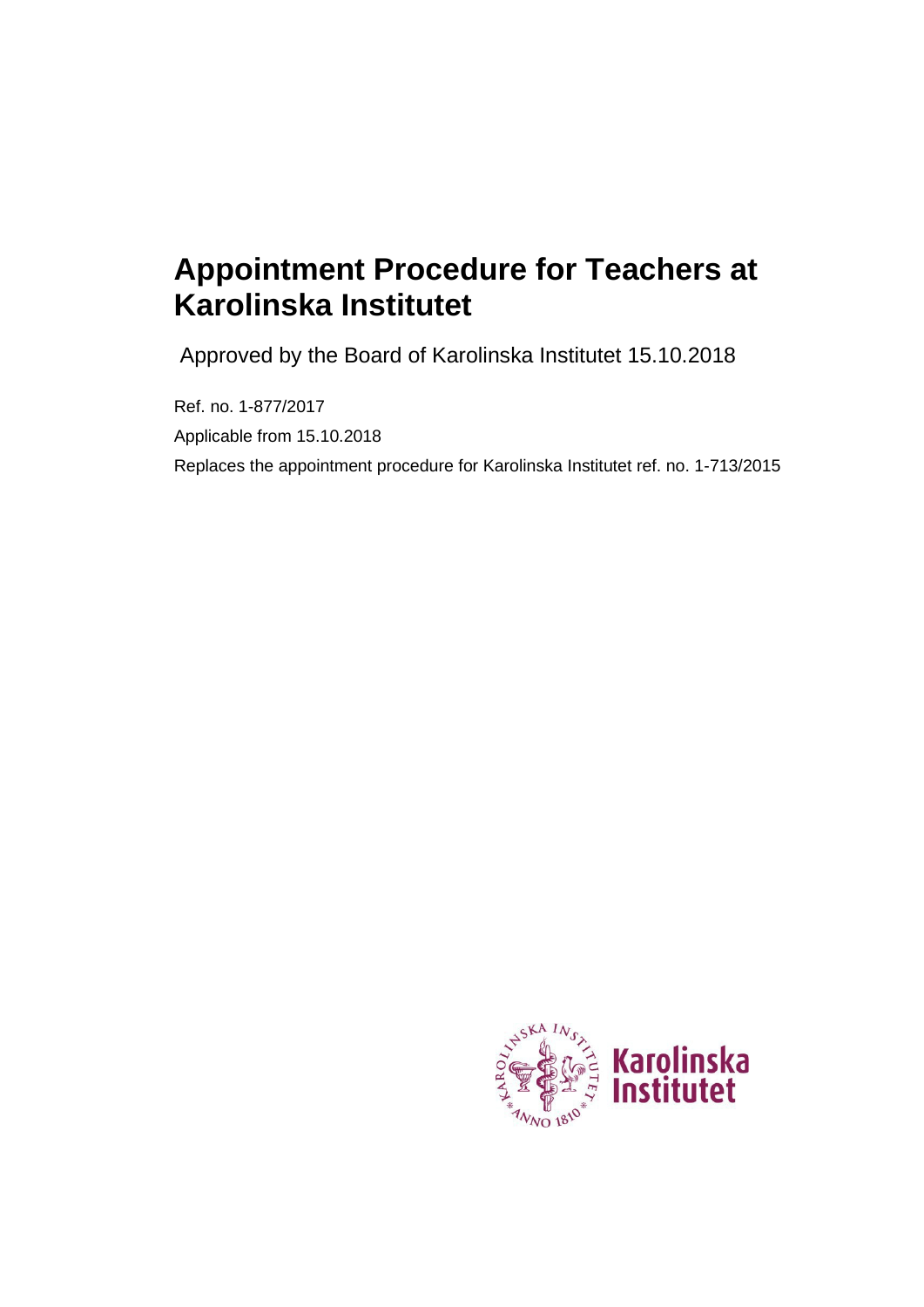

# **Appointment Procedure for Teachers at** Karolinska Institutet

Ref. no. 1-877/2017

# Contents

| 3.1.1          |  |
|----------------|--|
| 3.1.2          |  |
| 3.1.3          |  |
|                |  |
| 3.2.1          |  |
| 3.2.2          |  |
|                |  |
| 3.3.1          |  |
| 3.3.2          |  |
|                |  |
| 3.4.1<br>3.4.2 |  |
|                |  |
| 3.5.1          |  |
| 3.5.2          |  |
|                |  |
|                |  |
|                |  |
|                |  |
|                |  |
| 3.7.1          |  |
| 3.7.2          |  |
|                |  |
| 3.8.1          |  |
| 3.8.2          |  |
|                |  |
| 3.9.1          |  |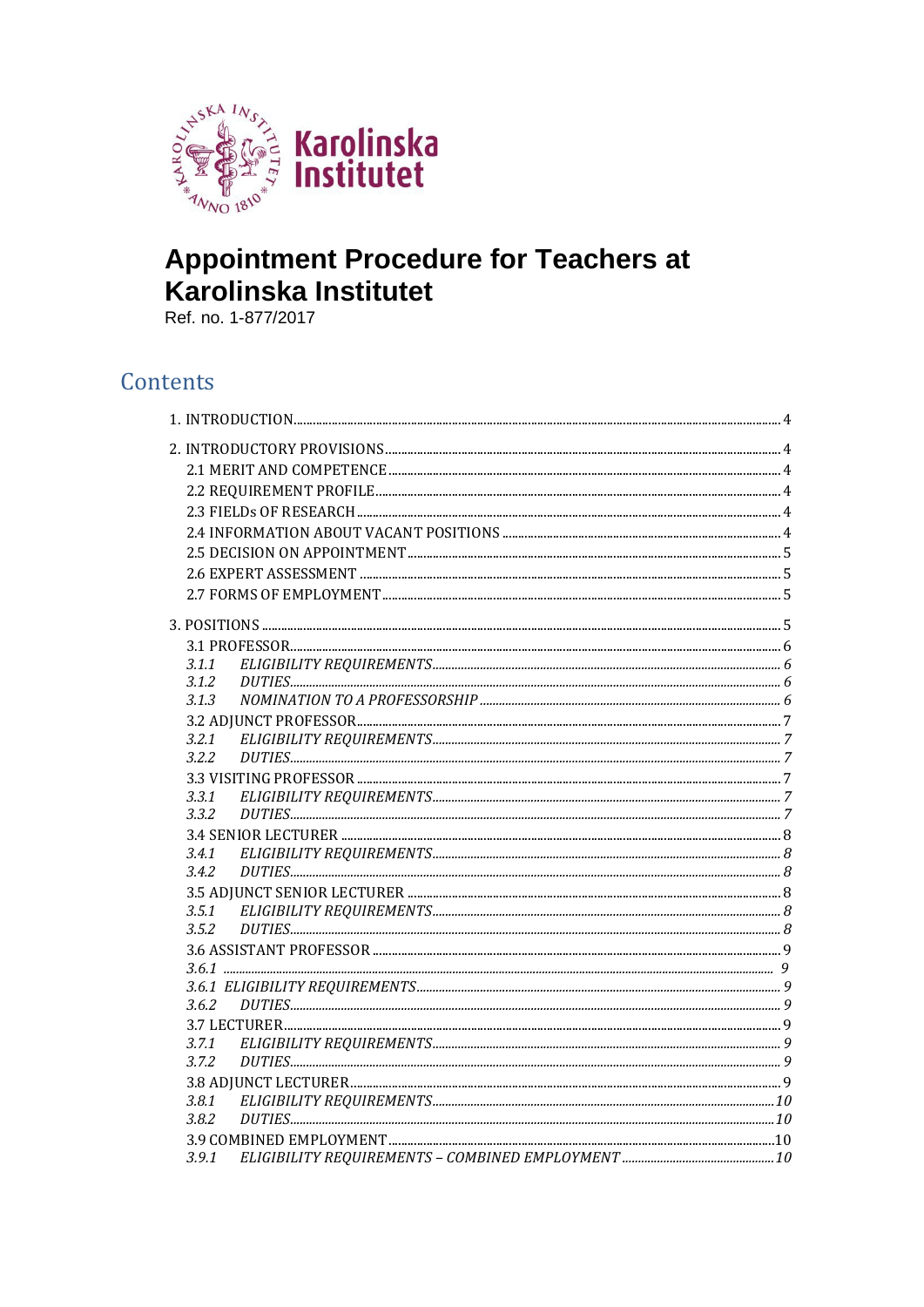| Ref. no:                         | Ref. no. of previous | Date of decision:    | <b>Period of validity:</b> |  |  |
|----------------------------------|----------------------|----------------------|----------------------------|--|--|
| 1-877/2017                       | version: 1-713/2015  | 04.12.2017           | Until further notice from  |  |  |
|                                  |                      |                      | 12.12.2018                 |  |  |
| Decision-making body:            |                      | Type of document:    |                            |  |  |
| Board of Karolinska Institutet   |                      | <b>Rules</b>         |                            |  |  |
| Administered by department/unit: |                      | <b>Drafted with:</b> |                            |  |  |
| <b>HR Office</b>                 |                      |                      |                            |  |  |
| Revised with regard to:          |                      |                      |                            |  |  |
| Strategy 2018                    |                      |                      |                            |  |  |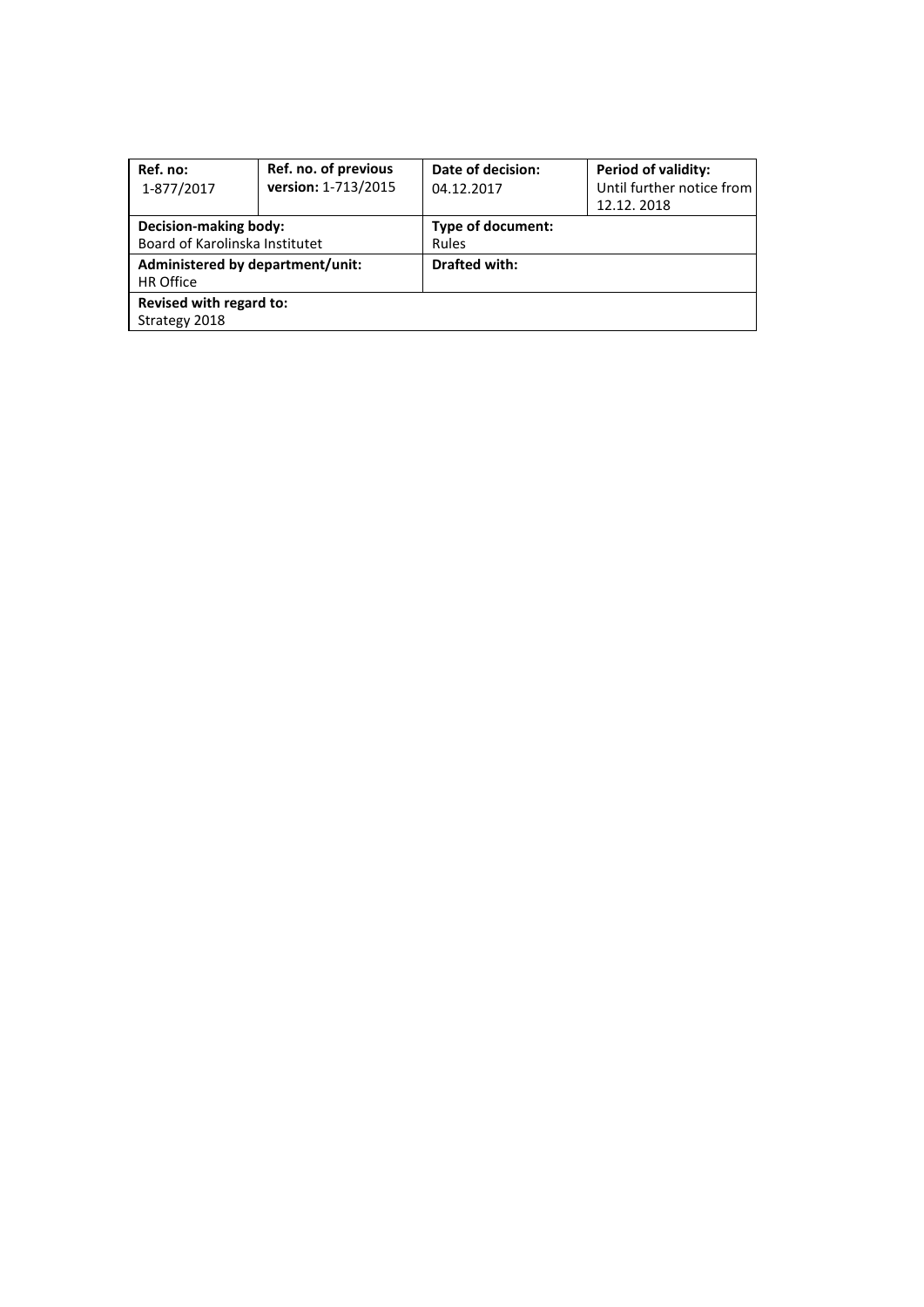# <span id="page-3-0"></span>1. INTRODUCTION

In accordance with Chapter 2 Section 2 of the Swedish Higher Education Ordinance, boards of governors of higher education institutions shall establish an appointment procedure. The appointment procedure shall be accompanied by supplemental instructions to be decided on by the President.

# <span id="page-3-1"></span>2. INTRODUCTORY PROVISIONS

The appointment procedure covers the teaching positions of Professor, Visiting Professor, Adjunct Professor, Senior Lecturer, Adjunct Senior Lecturer, Assistant Professor, Lecturer and Adjunct Lecturer.

# <span id="page-3-2"></span>2.1 MERIT AND COMPETENCE

**The Instrument of Government** Chapter1 Article 9: Courts of law, administrative authorities and others performing public administration functions shall pay regard in their work to the equality of all before the law and shall observe objectivity and impartiality.

**The Instrument of Government** Chapter 12 Article 5: When making appointments to posts within the State administration, only objective factors, such as merit and competence, shall be taken into account. **The Swedish Public Employment Act** Section 4: When making appointments attention shall be paid only to objective factors such as service merits and competence. Competence shall be a primary consideration, unless there are special reasons for doing otherwise.

The central provision relating to appointments is found in Chapter 12 Article 5 of the Swedish Instrument of Government, which states that, "when making appointments to posts within the State administration, only objective factors, such as merit and competence, shall be taken into account". According to Section 4 paragraph 2 of the Swedish Public Employment Act (SFS 1994:260), "Competence shall be a primary consideration, unless there are special reasons for doing otherwise". Appointments to teaching positions in State higher education institutions are also regulated in general Swedish legislation in the Higher Education Act (SFS 1992:1434) and Higher Education Ordinance (SFS 1993:100).

## <span id="page-3-3"></span>2.2 REQUIREMENT PROFILE

For each recruitment, a requirement profile shall be prepared. This profile states the requirements to be made of the person to be appointed and describes which qualifications are relevant and how these are to be evaluated.

# <span id="page-3-4"></span>2.3 FIELDs OF RESEARCH

For an appointment as Professor, Visiting Professor, Adjunct Professor, Senior Lecturer, Assistant Professor, Lecturer and Adjunct lecturer a field of research should be specified in the requirement profile.

# <span id="page-3-5"></span>2.4 INFORMATION ABOUT VACANT POSITIONS

Section 6 of the Employment Ordinance has provisions regarding information about vacant positions.

#### Section 6

An authority that intends to appoint an employee shall in some appropriate way give information about this so that those who are interested in the position can apply to the authority within a certain time.

For a position that the government shall decide on after a proposal or notification from an authority or its head, the authority shall inform about the vacant position. No information need be given if there are special reasons for this.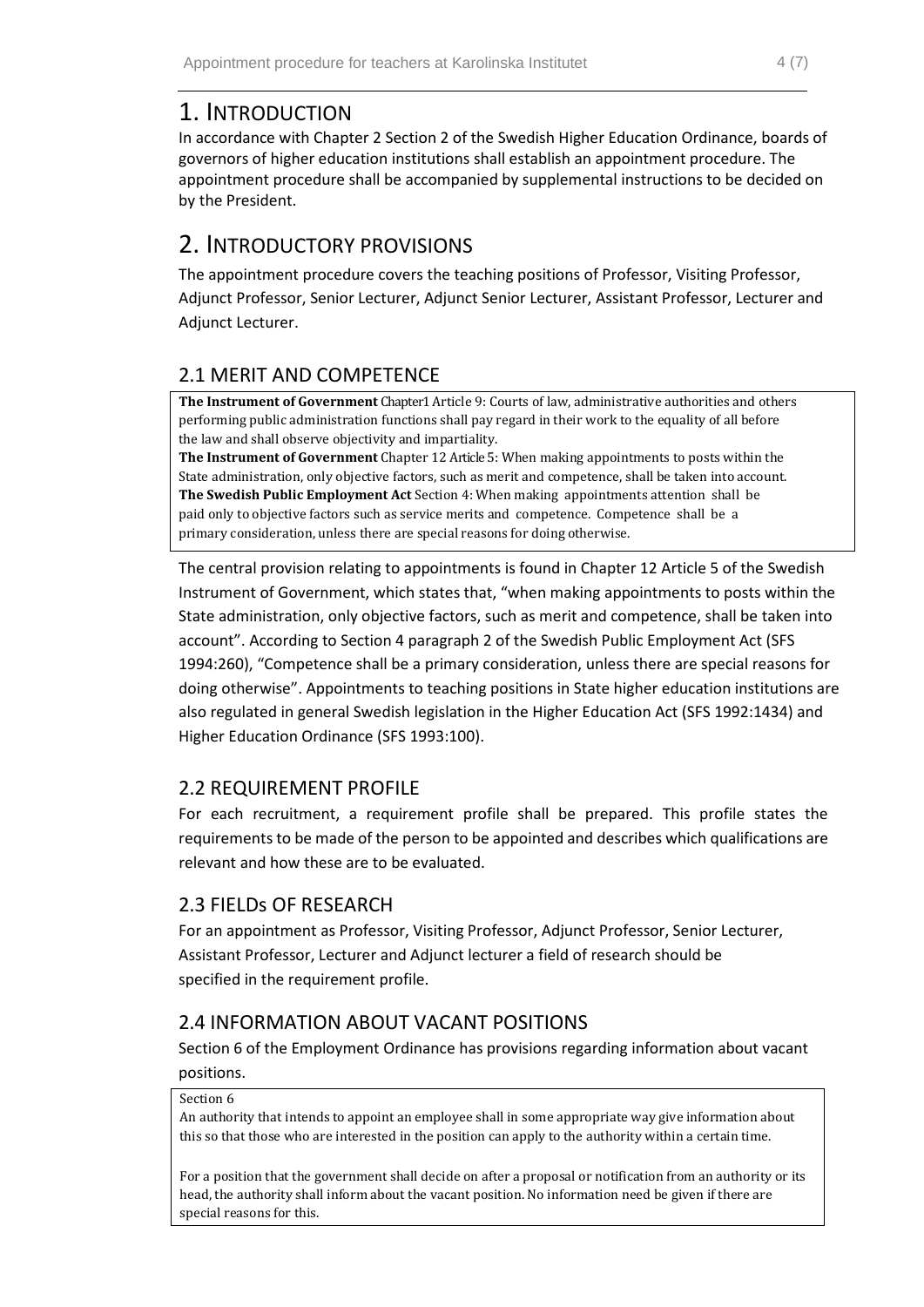### <span id="page-4-0"></span>2.5 DECISION ON APPOINTMENT

#### Chapter 4 section 13 of the Higher Education Ordinance has provisions on who appoints teaching staff:

Section 13 Members of teaching staff are appointed by the decision of the president. This also applies to decisions on applications for promotion that are referred to in section 12c. Decisions on the appointment of professors may not be delegated. Ordinance (2017:844).

Decisions on the appointment of members of teaching staff other than professors are made according to the delegation procedure.

Sections 7 and 8 of the Employment Ordinance have provisions on how information about a decision on an appointment is given.

Section 7 Information about an authority's decision on an appointment shall be given on the authority's notice board.

The first paragraph need not be applied for

-- employment that is not expected to be longer than six months,

-- the employment of those who are already probationers at the authority.

Section 8 A notice according to section 7 shall include information about

1. the day on which it was posted on the notice board, 30 (33)

2. what applies i questions of appeal,

3. the differing opinions that have been noted in the minutes or in any other document.

### <span id="page-4-1"></span>2.6 EXPERT ASSESSMENT

When appointing a Professor, Visiting Professor, Adjunct Professor, Senior Lecturer, Assistant Professor, Lecturer or Adjunct Lecturer, an expert assessment should be conducted unless it is clear that this assessment is not needed for an assessment of the person´s skills. The experts should not be employed at or affiliated to KI. Both genders should be equally represented among experts unless exceptional circumstances exist.

## <span id="page-4-2"></span>2.7 FORMS OF EMPLOYMENT

All appointments (with the exception of Professors) may be time limited in accordance with the Swedish Employment Protection Act (LAS). The employment may not exceed two years over a five years period.

**Employment Protection Act** Section 5: A contract of employment for a fixed term may be concluded 1. for a general fixed-term employment, 2. for a temporary substitute employment, 3. for a seasonal employment, and 4. when the employee has attained the age of 67. If an employee has been employed for a period of five years by an employer either for a general fixed-term employment for in aggregate more than two years, or as a substitute for in aggregate more than two years, the employment is transformed into indefinite-term employment.

In some cases, the period of employment can be limited pursuant to the Swedish Higher Education Act (SFS 1992:1434) and Higher Education Ordinance (SFS 1993:100), or certain collective agreements (see Chapter 3).

# <span id="page-4-3"></span>3. POSITIONS

For each of the following positions, eligibility requirements and assessment criteria, forms of employment and duties are regulated. Eligibility requirements cover research and teaching expertise. In recruitment, the degree of the expertise required as a qualification for employment shall be an assessment criteria. What assessment criteria are otherwise to apply to the appointment are stated in this Appointment Procedure for Teachers at Karolinska Institutet, associated instructions and the requirement profile for the position in question.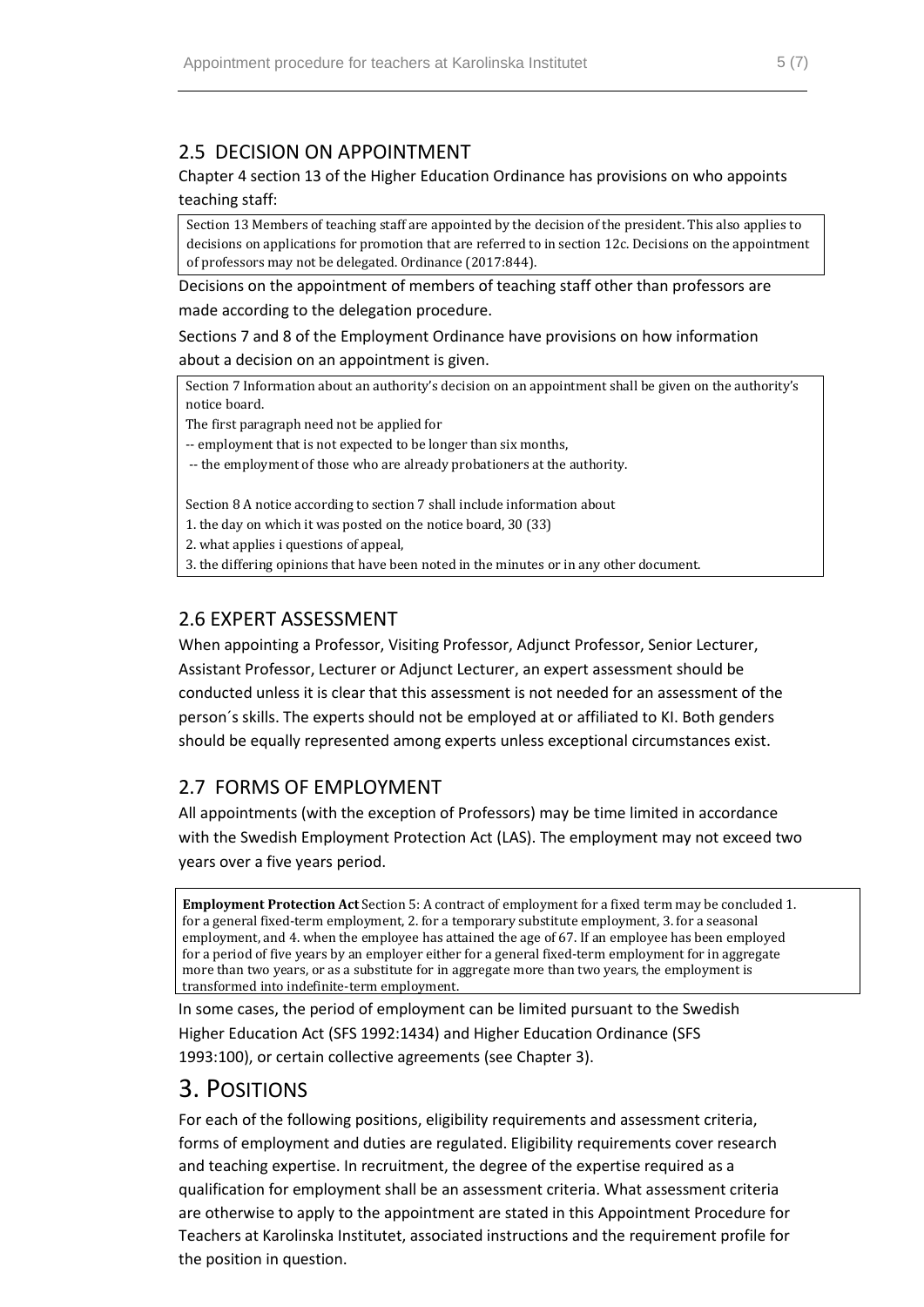### <span id="page-5-0"></span>3.1 PROFESSOR

**Higher Education Act** Chapter 3 Section 2: Higher education institutions shall employ professors and senior lecturers to undertake teaching and research. A professorship is the most senior teaching appointment.

**Higher Education Act** Chapter 3 Section 3: A professor shall be employed until further notice.

#### <span id="page-5-1"></span>*3.1.1 ELIGIBILITY REQUIREMENTS*

**Extract from the Higher Education Ordinance** Chapter 4 Section 3: A person who has demonstrated both research and teaching expertise shall be qualified for employment as a professor except in disciplines in the fine, applied or performing arts […] The assessment criteria for appointment as a professor shall be the degree of the expertise required as a qualification for employment. As much attention shall be given to the assessment of teaching expertise as to the assessment of research or artistic expertise. Each higher education institution determines itself what assessment criteria are otherwise to apply to the appointment of a professor.

A person who has demonstrated both research and teaching expertise, as well as management, development and collaborative skills and, where applicable, clinical expertise shall be qualified for employment as a professor. The supplemental *Instructions regarding the Appointment Procedure* describe in more detail which merits should be considered for each assessment criteria.

#### <span id="page-5-2"></span>*3.1.2 DUTIES*

**Higher Education Act** Chapter 3 Section 1: The duties assigned to teaching staff may comprise educational responsibilities or research and also administrative tasks. Teachers are also responsible for keeping abreast of developments within their own subject areas and developments in the wider community that are significant for their teaching roles in higher education.

The duties of a professor normally include both research, education and administrative work. The Head of Department manages the work and decides to which extent a Professor's duties should include education, research and administrative work.

#### <span id="page-5-3"></span>*3.1.3 NOMINATION TO A PROFESSORSHIP*

**Higher Education Ordinance** Chapter 4 Section 7: A higher education institution may nominate an individual for an appointment as a professor if the appointment of the individual is of exceptional importance for a specific activity at the institution. If a higher education institution nominates an individual for a post, the grounds on which the appointment is of exceptional importance for the institution must be placed on record. Only those qualified for appointment to the post pursuant to Section 3 may be nominated for appointment.

Nomination should be used very sparingly and only where a normal recruitment process would involve the risk of losing the most qualified person for the job (e.g. due to time restraints). Nomination may take place on scientific and/or pedagogical grounds.

Only those who are evidently eligible and who have demonstrated particularly strong research and/or teaching expertise may be nominated to professorships at KI. The individual in question shall occupy a position or appointment at another Swedish institute of higher education equivalent to a professorship at KI, or at another national or international educational institution at an equivalent academic level, and a position as a leading researcher in their chosen field.

A requirement profile must be prepared prior to the commencement of any nomination procedure.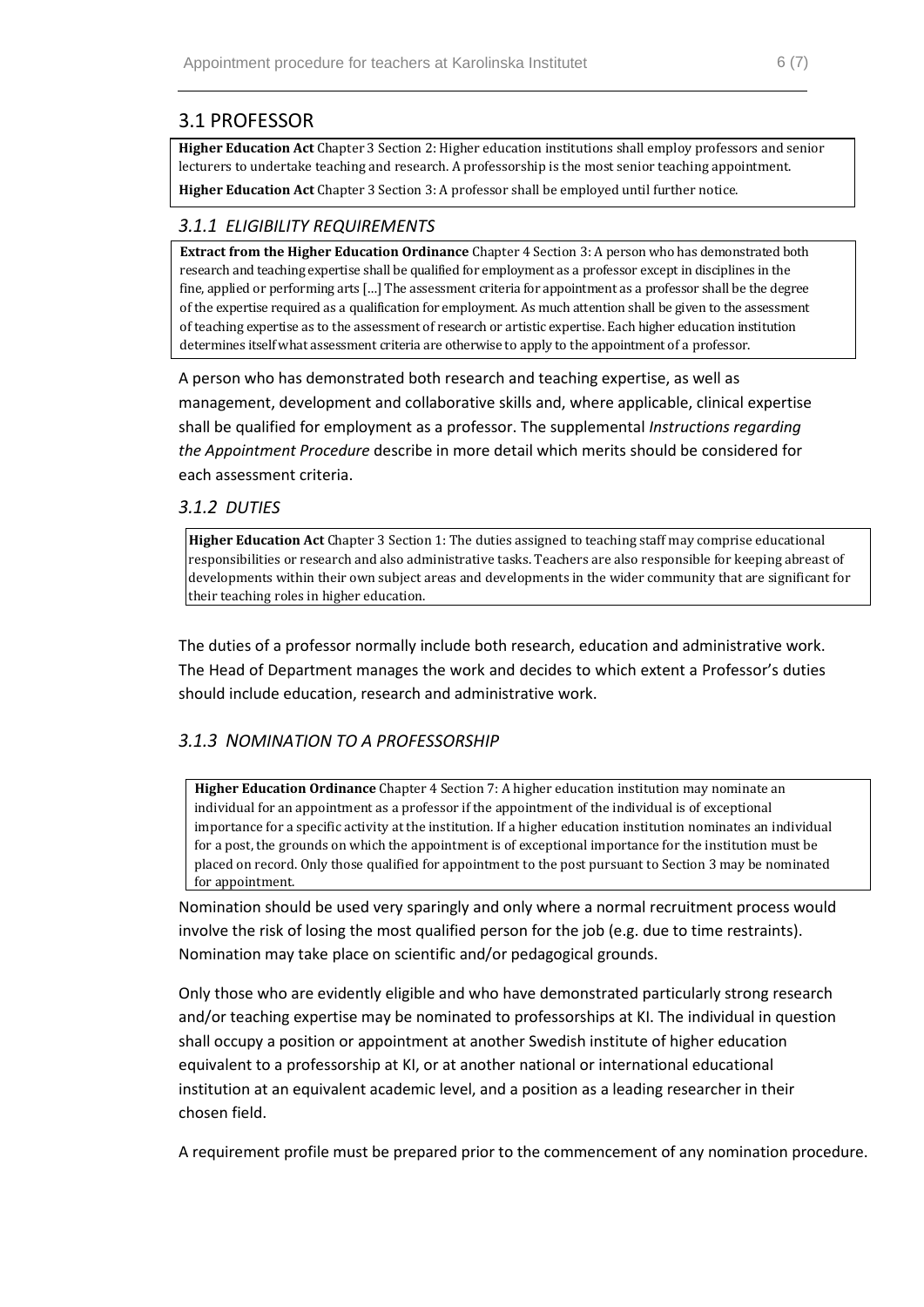## <span id="page-6-0"></span>3.2 ADJUNCT PROFESSOR

**Higher Education Act** Chapter 3 Section 3: A professor may be employed for a fixed term, if the appointment concerns: […] 2. an adjunct post at a higher education institution for someone mainly employed outside the higher education sector (adjunct professor).

**Higher Education Ordinance** Chapter 4 Section 11: An adjunct professor shall be employed for an indefinite period but for no longer than until a specified date. Such an appointment may be extended. The total period of employment may not, however, exceed twelve years. In other respects, the post is subject to the provisions of the Employment Protection Act (1982:80).

An adjunct professor at KI shall have their main employment and activities outside the higher education sector. This means that their employment at KI cannot exceed 50 per cent. The employment may also not be less than 20 per cent. The purpose of an adjunct position is to contribute expertise that is not generally found within the normal organisation and the position should be of importance and benefit to KI. The aggregate period of employment must not exceed 12 years.

#### <span id="page-6-1"></span>*3.2.1 ELIGIBILITY REQUIREMENTS*

The eligibility requirements for employment as an adjunct professor are the same as those for a professor.

#### <span id="page-6-2"></span>*3.2.2 DUTIES*

The duties of an adjunct professor normally include both research and education. The detailed regulation of duties and employment conditions are determined by the Head of Department and documented in an employment plan.

#### <span id="page-6-3"></span>3.3 VISITING PROFESSOR

**Higher Education Act** Chapter 3 Section 3: A professor may be employed for a fixed term, if the appointment concerns: […] 3. a position as a visiting lecturer for a person who has the required qualifications for appointment as a professor (visiting professor).

**Higher Education Ordinance** Chapter 4 Section 12: A visiting professor shall be employed for an indefinite period but for no longer than until a specified date. Such an appointment may be extended. The total period of employment may not, however, exceed five years. In other respects, the post is subject to the provisions of the

A visiting professor at KI shall be employed by another university or equivalent institution, either in Sweden or abroad. The scope of employment should normally be at least 20% of a full-time position. The total period of employment must not exceed five years, irrespective of the scope.

#### <span id="page-6-4"></span>*3.3.1 ELIGIBILITY REQUIREMENTS*

The eligibility requirements for employment as a visiting professor are the same as those for a professor.

#### <span id="page-6-5"></span>*3.3.2 DUTIES*

The duties of a visiting professor normally include both research and education. The detailed regulation of duties and employment conditions is determined by the Head of Department and documented in an employment plan.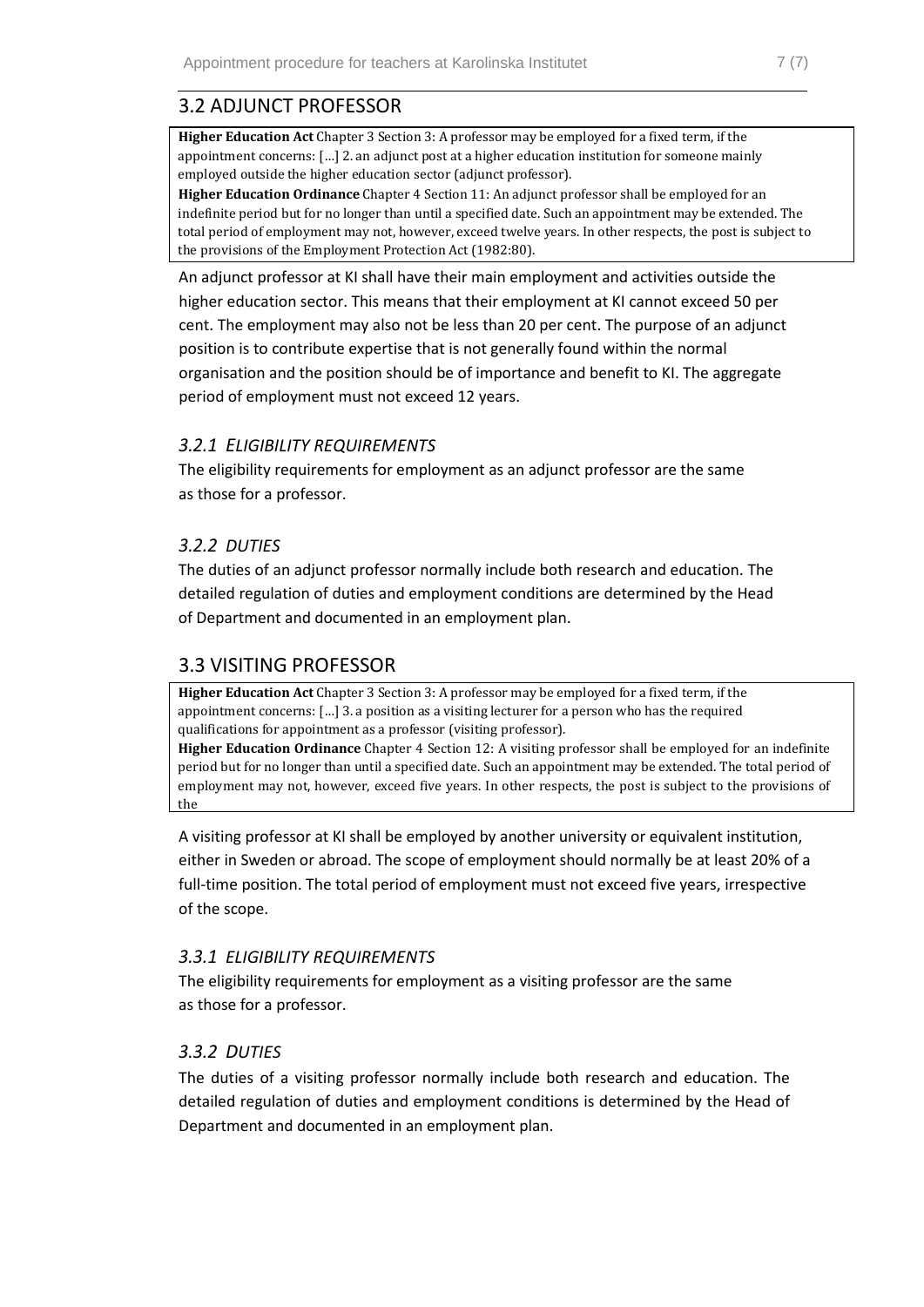### <span id="page-7-0"></span>3.4 SENIOR LECTURER

**Higher Education Act** Chapter 3 Section 2: Higher education institutions shall employ professors and senior lecturers to undertake teaching and research.

#### <span id="page-7-1"></span>*3.4.1 ELIGIBILITY REQUIREMENTS*

**Higher Education Ordinance** Chapter 4 Section 4: A person qualified for appointment as a senior lecturer has demonstrated teaching expertise and been awarded a PhD or has the corresponding research competence or some other professional expertise that is of value in view of the subject matter of the post and the duties that it will involve.

To be eligible for employment as a senior lecturer, in addition to holding a Degree of Doctor or having equivalent scientific expertise, the person must have demonstrated research and teaching expertise, as well as management, development and collaborative skills and, where applicable, clinical expertise. The supplemental *Instructions regarding the Appointment Procedure* describe in more detail which merits should be considered for each assessment criterium. Further eligibility requirements are stated in the requirement profile for the position in question.

#### <span id="page-7-2"></span>*3.4.2 DUTIES*

**Higher Education Act** Chapter 3 Section 1: The duties assigned to teaching staff may comprise educational responsibilities or research and also administrative tasks. Teachers are also responsible for keeping abreast of developments within their own subject areas and developments in the wider community that are significant for their teaching roles in higher education.

The duties of a senior lecturer normally include research, education and administrative work. The Head of Department decides on the extent to which a senior lecturer's duties will comprise education, research and administrative work.

#### <span id="page-7-3"></span>3.5 ADJUNCT SENIOR LECTURER

Employment as an adjunct senior lecturer can be supported by not only the provisions of the Swedish Employment Protection Act, but also agreements on the appointment of adjunct teaching staff without a fixed end date but limited to a maximum of two years at one time. Such an appointment may be extended.

An adjunct senior lecturer at KI shall have their main employment and activities outside the higher education sector. The purpose of an adjunct position is to contribute expertise that is not generally found within the normal organisation and the position should be of importance and benefit to KI. The scope of employment at KI must not be over 50% of a full-time position and should normally be at least 20% of a full-time position.

#### <span id="page-7-4"></span>*3.5.1 ELIGIBILITY REQUIREMENTS*

The same eligibility requirements apply to employment as an adjunct senior lecturer as to employment as a senior lecturer.

#### <span id="page-7-5"></span>*3.5.2 DUTIES*

The duties of an adjunct senior lecturer normally include both research and education. The detailed regulation of duties and employment conditions are determined by the Head of Department and documented in an employment plan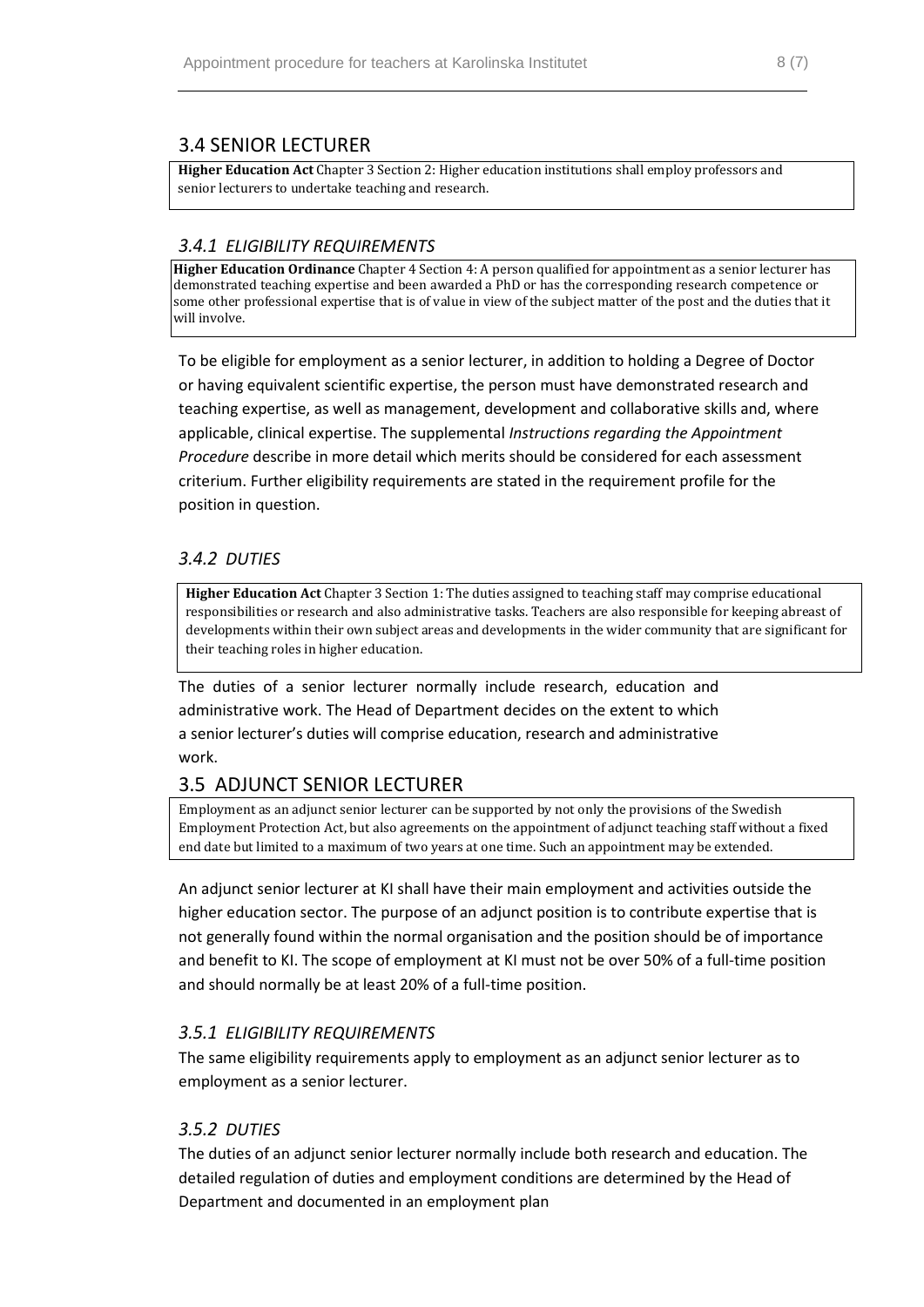### <span id="page-8-0"></span>3.6 ASSISTANT PROFESSOR

**Higher Education Ordinance** Chapter 4 Section 12 a: A teacher may be employed for an indefinite period but for no longer than four years in order to enable her or him to develop research autonomy and acquire the qualifications required for eligibility for appointment to another teaching post for which more advanced qualifications are demanded. This appointment may be extended if because of illness, parental leave or other special grounds additional time is needed to attain the purpose of the appointment.

An employment as Assistant Professor is a fixed-term career development position. The period as Assistant Professor usually lays directly after completing a postdoctoral or equivalent period. An Assistant Professor can apply for promotion to senior lecturer, and their application will be assessed based on the Supplemental Instructions to the Appointment procedure.

#### <span id="page-8-1"></span>*3.6.1 ELIGIBILITY REQUIREMENTS*

**Higher Education Ordinance** Chapter 4 Section 4 a: Those eligible for employment as an assistant professor are individuals who have been awarded a PhD or attained equivalent research competence. Preference should be given to those who were awarded a PhD or attained equivalent research competence no more than five years prior to the expiry of the application period for the position of assistant professor.

Those who have been awarded a PhD or attained equivalent research competence earlier may however be considered if special grounds exist. Special grounds refer to illness, parental leave or similar circumstances. Each higher education institution is free to decide on the assessment criteria for employing assistant professors. Prior to any such appointment, the higher education institution shall also set out the assessment criteria that will applied in any case of promotion to senior lecturer in accordance with Section 12 c.

**Higher Education Ordinance** Chapter 4 Section 12 c: An assistant professor employed in accordance with Section 12 a at a higher education institution shall, upon application, be promoted to senior lecturer at that higher education institution if she or he:

1. Is qualified for the position of senior lecturer, and

2. is assessed as suitable for such a position according to the assessment criteria that the higher education institution has decided to use in cases of promotion to senior lecturer.

Any such promotion automatically leads to permanent employment as a senior lecturer.

#### <span id="page-8-2"></span>*3.6.2 DUTIES*

An Assistant Professor shall conduct research and education. The head of department shall decide the extent of the Assistant Professor's research and teaching activities.

#### <span id="page-8-3"></span>3.7 LECTURER

Lecturer is a teaching position the principle task of which is to deal with education.

#### <span id="page-8-4"></span>*3.7.1 ELIGIBILITY REQUIREMENTS*

The eligibility requirements for the position of lecturer are demonstrated teaching expertise, as well as a PhD or equivalent in a field relevant to the subject being taught.

#### <span id="page-8-5"></span>*3.7.2 DUTIES*

**Higher Education Act** Chapter 3 Section 1: The duties assigned to teaching staff may comprise educational responsibilities or research and also administrative tasks. Teachers are also responsible for keeping abreast of developments within their own subject areas and developments in the wider community that are significant for their teaching roles in higher education.

The duties of a lecturer normally include research, education and administrative work. The Head of Department decides on the extent to which a lecturer's duties will comprise education, research and administrative work.

### <span id="page-8-6"></span>3.8 ADJUNCT LECTURER

Employment as an adjunct lecturer can be supported by not only the provisions of the Swedish Employment Protection Act, but also agreements on the appointment of adjunct teaching staff without a fixed end date but limited to a maximum of two years at one time. Such an appointment may be extended.